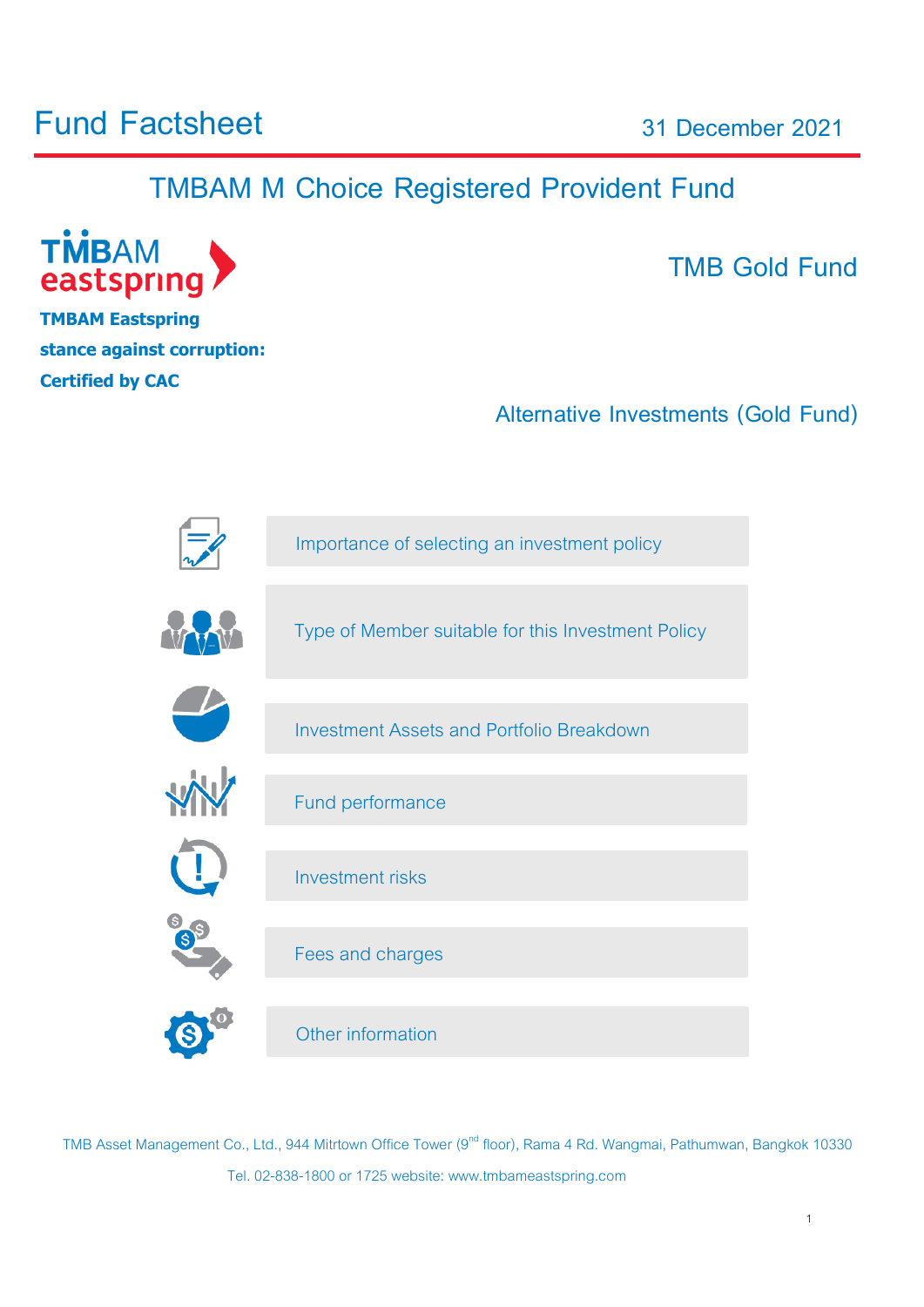# **1.**

#### Importance of selecting an investment policy

Since each provident fund member is unique and expectations for financial returns and acceptable risk levels are different, a member should be able to select investment policies that are most suitable, yet able to change them as necessary and as one ages in life. This will enable the member's savings in the provident fund to grow sufficiently to meet financial needs upon retirement. For example, a provident fund member who is young with a provident fund that has a longer period to invest, will be very resilient to price fluctuations the investments may have. Such member can choose investment policies that contain equities to generate prospects of long term returns higher than fixed income investments. On the other hand, a provident fund member nearing retirement do not have a comparably long period remaining to invest, hence principal protection is of primary importance. This member should instead choose policies centered on fixed income investments to mitigate the loss from price fluctuations and the risk of the provident fund balance being insufficient to support retirement.

# **2.**

Type of Member suitable for this Investment Policy

- This policy invests in master fund TMB Gold Fund.
- The TMB Gold Fund invested by this policy adopts a Passive Investment Strategy by holding units of the SPDR Gold Trust (a fund which invests in actual Gold Bullion) with an average weighting of at least 80% of fund NAV during the financial year. The SPDR Gold Trust is listed on the main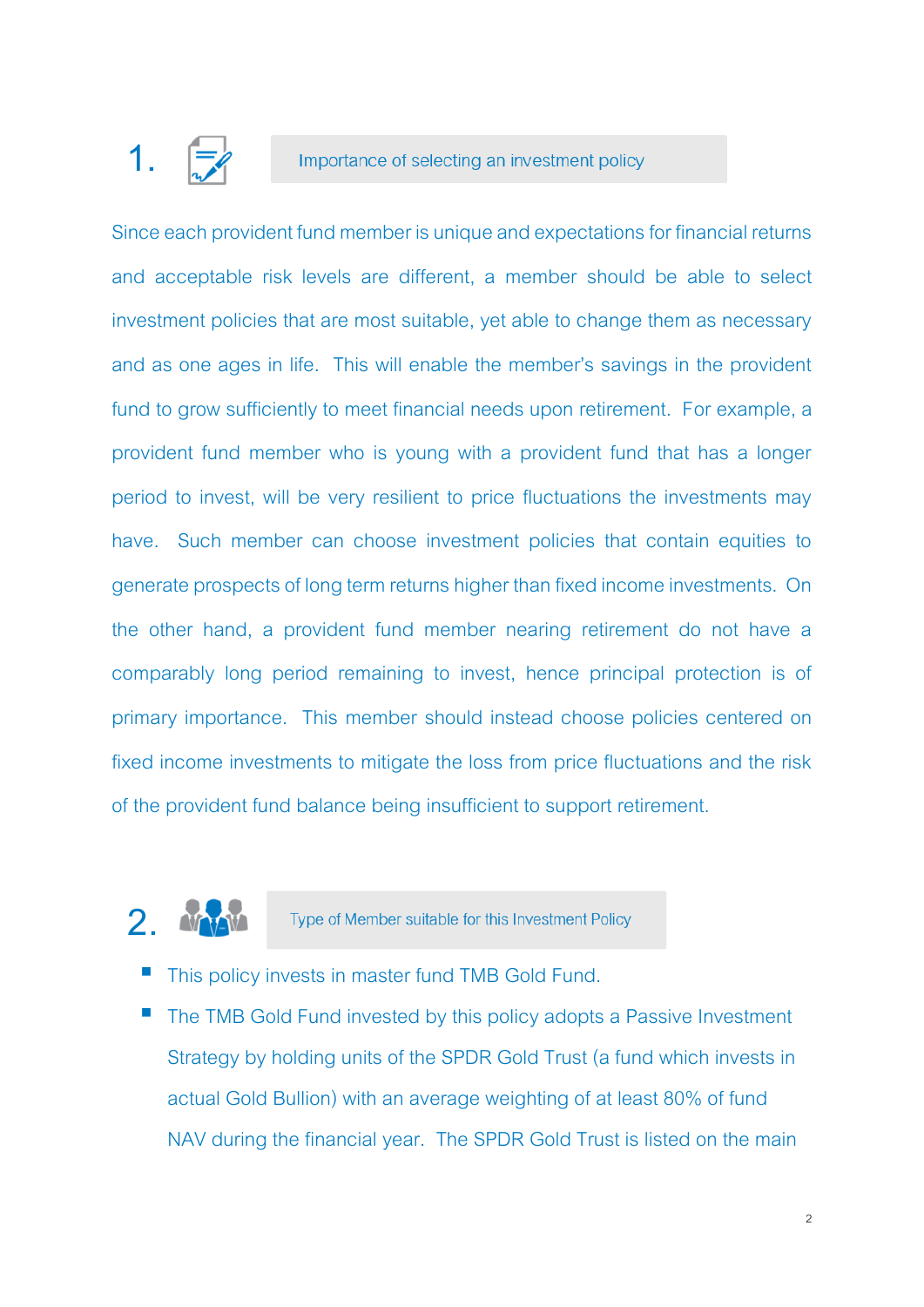bourse in New York, Japan, Hong Kong, and Singapore. We trade the trust units on the main bourse (New York Stock Exchange, NYSE).

#### **Investment Objectives**

To achieve an investment return which is similar to the performance of the TMB Gold Fund.

#### **This policy is suitable for**

- $\blacksquare$  Members who can accept the asset's price volatility which may increase or decline lower than the original sum invested and result in a loss.
- **Members who want to diversify investment risk by investing abroad,** seeking to generate financial returns similar to an investment in gold.
- **Members who can accept the volatility of gold and SPDR Gold Trust** prices, which are invested by the fund, as well as foreign exchange risk for the portion which is not hedged against currency risk.

#### **This policy is not suitable for**

- **Members who require stable financial returns and full principal protection.**
- Members who do not want to risk loss of principal from the investments.

#### **For More inquiries on Investment Policy Scope please contact :**

- **Provident Fund Committee**
- Search www.thaipvd.com
- Investment Consulting Center Tel 1725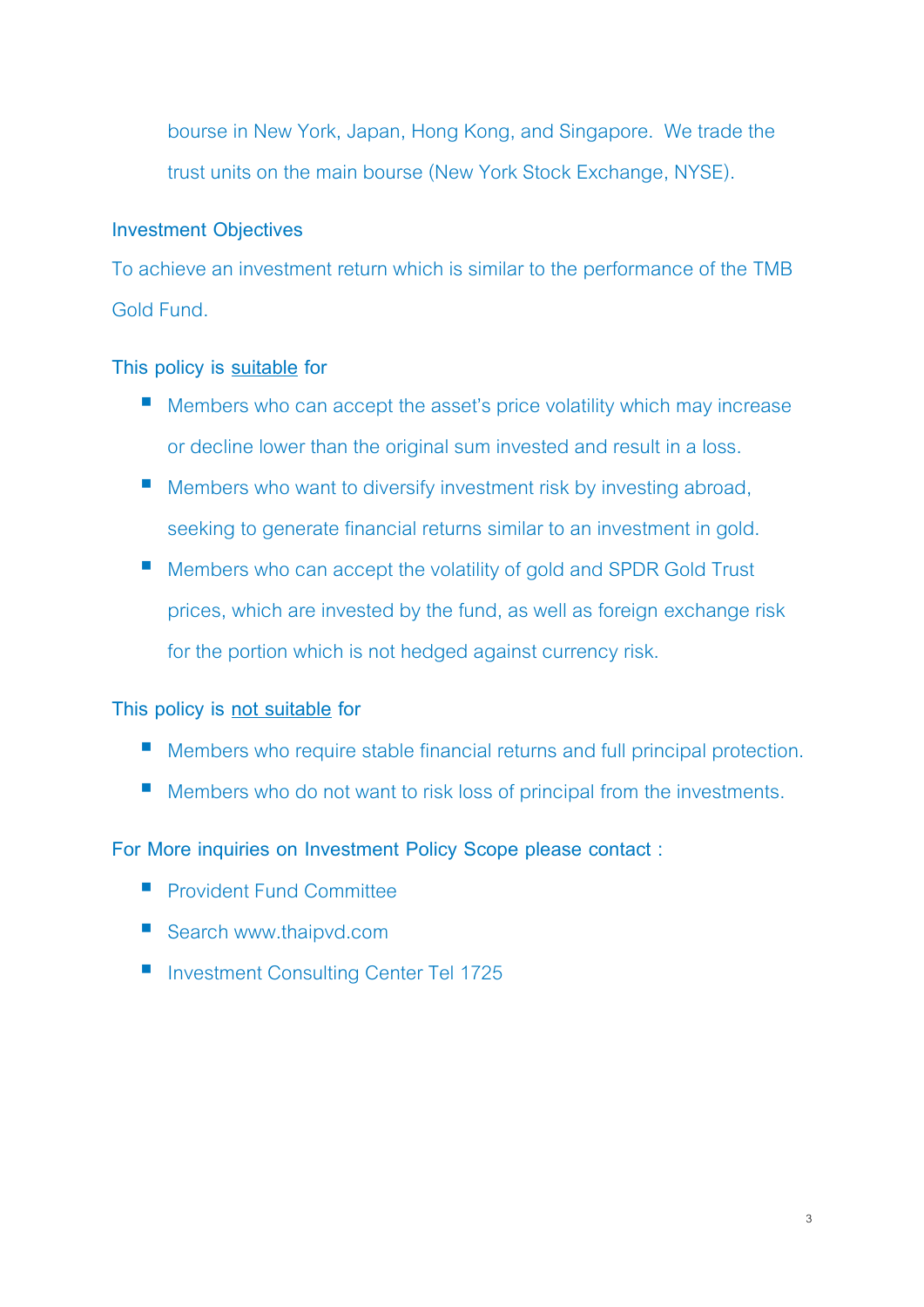

**3.** Investment assets and portfolio breakdown

#### **Portfolio Breakdown**



Data as of 31 December 2021 Data as of 30 December 2021

| Top 5 Holdings      |          |
|---------------------|----------|
| <b>Assets</b>       | % of NAV |
| 1. SPDR Gold Shares | 99.94    |

Data as of 30 December 2021 More information available at https://www.tmbameastspring.com/THDocs/FS/TB7\_03\_en.pdf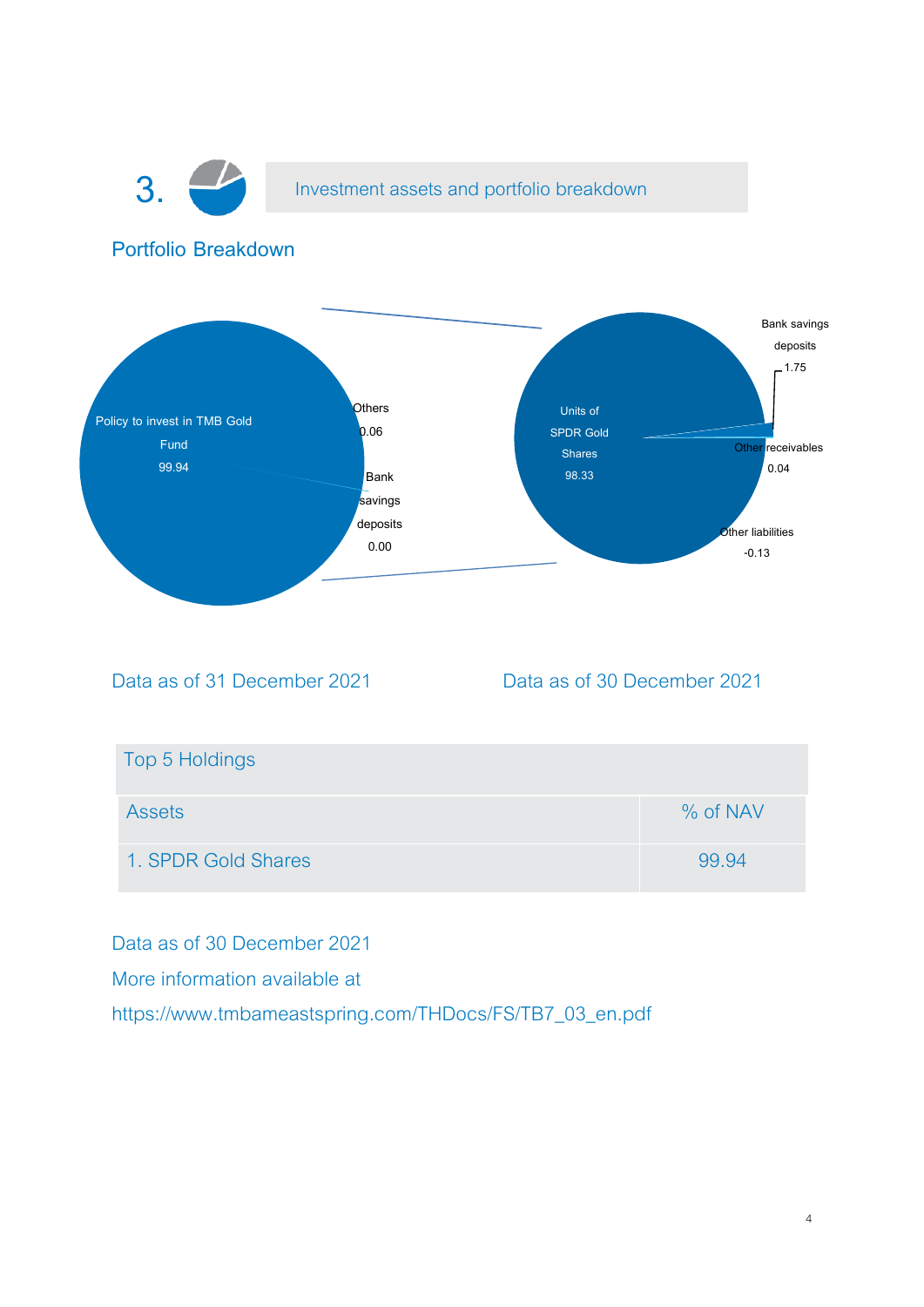

#### \* Note that past performance does not guarantee future performance \*



#### Note : Return is on a per annum basis (annualized).

- 1. Performance benchmark used to compare the fund managers' performance over the period measured consists of the USDdenominated LBMA Gold Price PM index adjusted into Thai Baht as of the date of performance measurement.
- 2. Standard Deviation (S.D.) 13.99% p.a.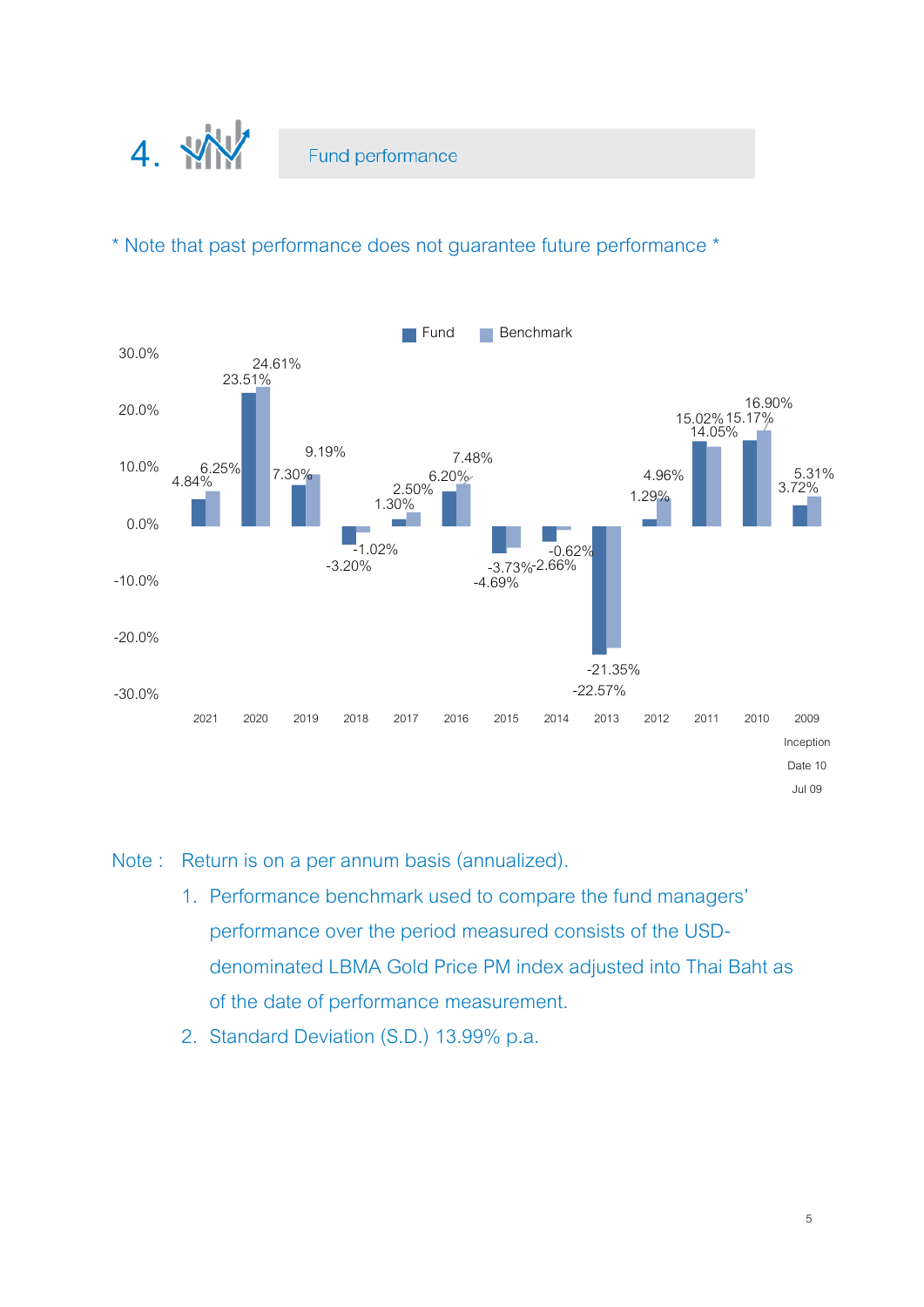

#### **Warnings & Recommendation**

■ The performance of this alternative investment policy contains short-term fluctuations, or can even incur a loss. However, the return over the long term can outpace inflation.

### **Explanation of Risk**

■ market risk

#### standard deviation : SD

| $5\%$                       | $5 - 10%$<br><b>RANGE COMMUNICATION</b> | $10 - 15%$ | $15 - 25%$ | 25% |
|-----------------------------|-----------------------------------------|------------|------------|-----|
| .OW<br><b>BASE &amp; SE</b> |                                         |            |            |     |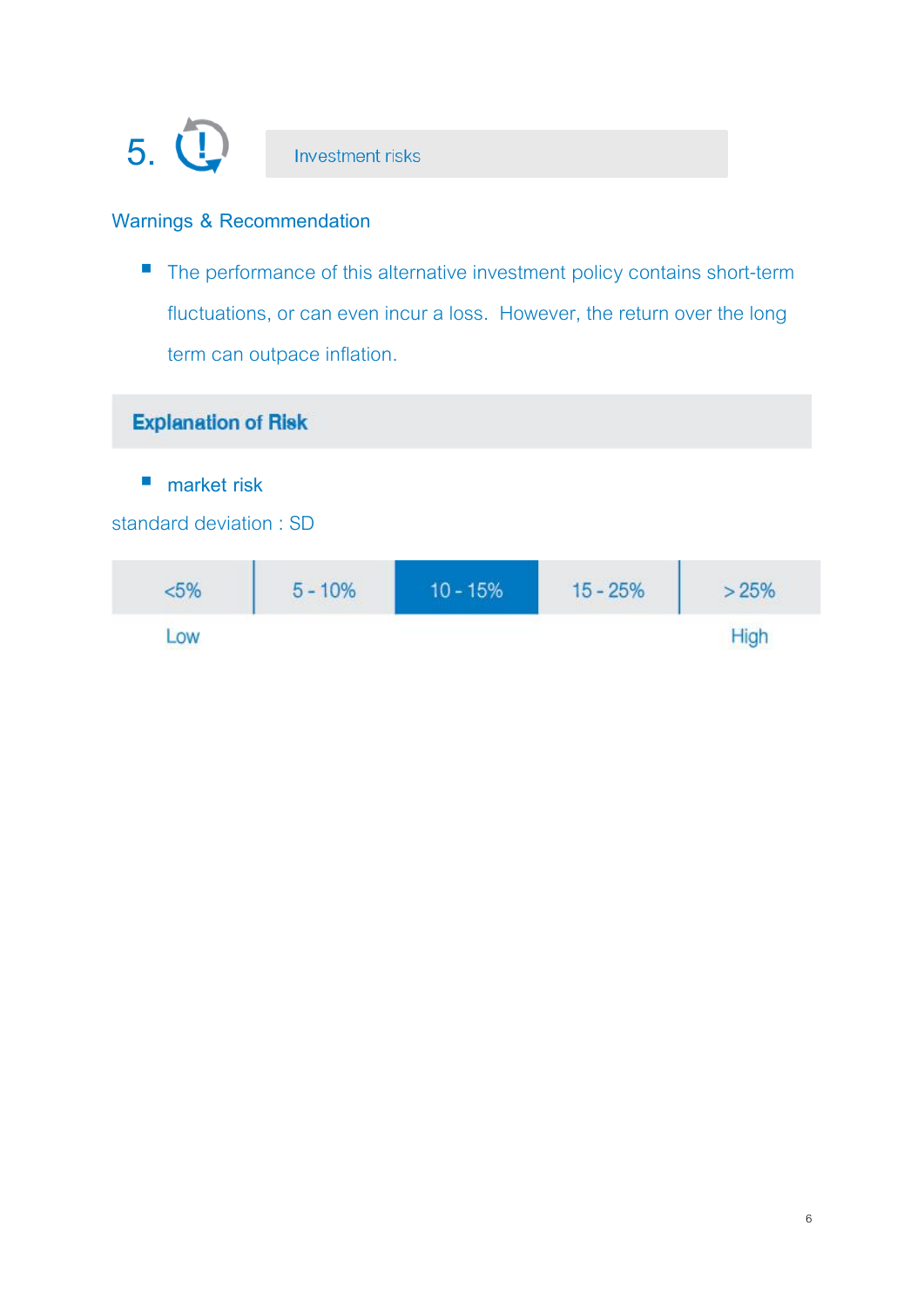

Currency Risk is the possibility that changes in exchange rate will affect the value of investment units. For example, if a mutual fund invests in securities denominated in US Dollar during Thai Baht depreciation and the units are subsequently sold when Thai Baht appreciates, the mutual fund will receive lower return in Thai Baht. On the other hand, if the same fund invests in securities denominated in US Dollar during Thai Baht appreciation and the units are subsequently sold when Thai Baht depreciates, the mutual fund will receive higher return in Thai Baht. Therefore, currency hedging techniques as follows are key tools to manage such risk.

No hedging: Investors are exposed to currency risk.



### **Risk Speotrum of the Fund**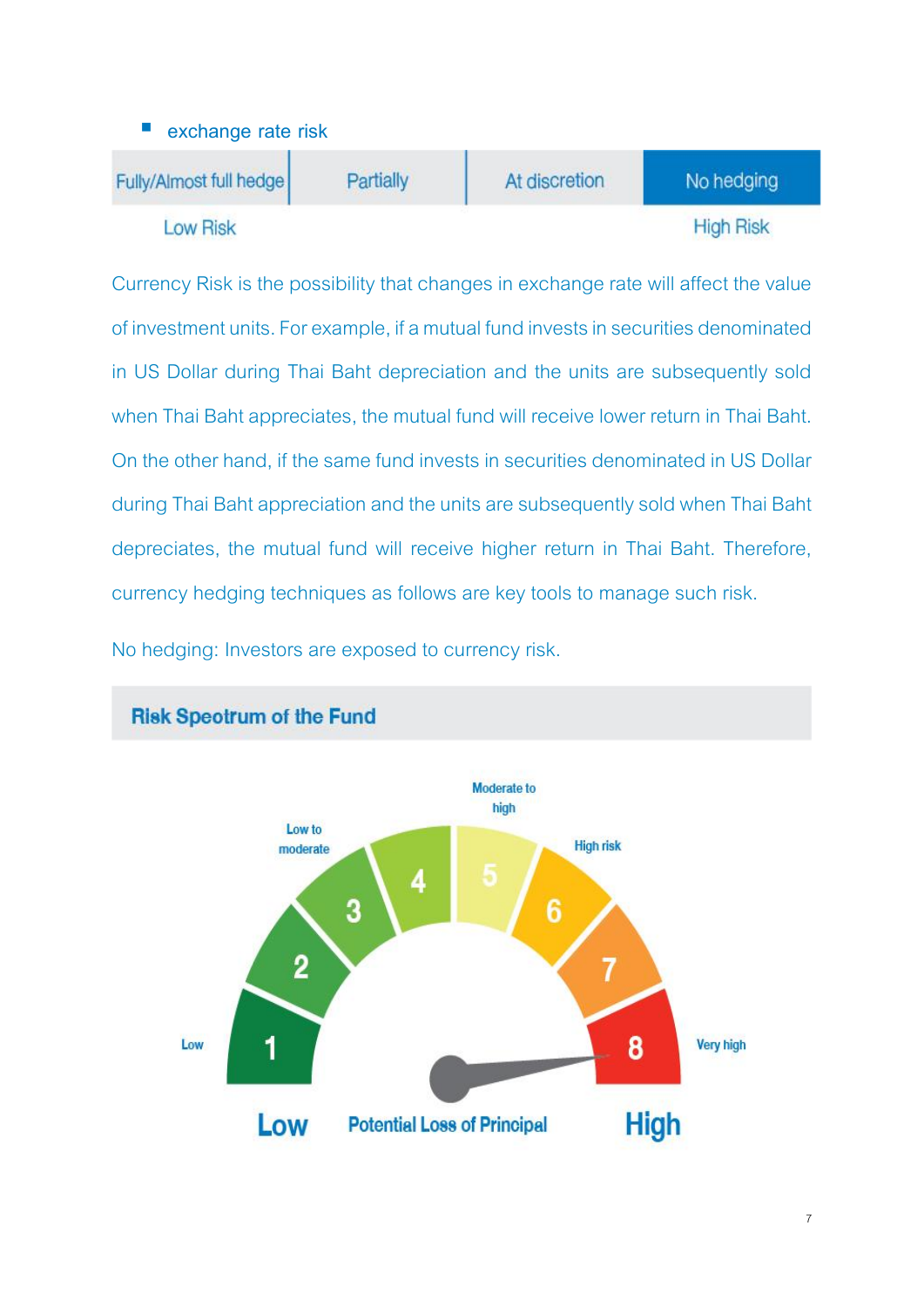

| Fees Charged to the Fund                 |                                         |  |
|------------------------------------------|-----------------------------------------|--|
| Data as of 31 December 2021              |                                         |  |
| Fees Charged to the Fund (Provident Fund |                                         |  |
| Level) $% p.a. of NAV$ )                 |                                         |  |
| Fund Management Fee (% p.a. of NAV)      | <b>None</b>                             |  |
| Member Registrar Fee (% p.a. of NAV)     |                                         |  |
| Total Expenses (% p.a. of NAV)           |                                         |  |
| Fees Charged to the Fund (Mutual Fund    | $\sqrt{v_{\text{res}}}\Box_{\text{No}}$ |  |
| Level) (% p.a. of NAV)                   |                                         |  |
| Total Expenses (% p.a. of NAV)           | 1.2196% (MAX 1.7000%)                   |  |

| Fees Charged to the Fund by Each Employer |                  |
|-------------------------------------------|------------------|
| Auditor Fee (% p.a. of NAV)               | Covered by TMBAM |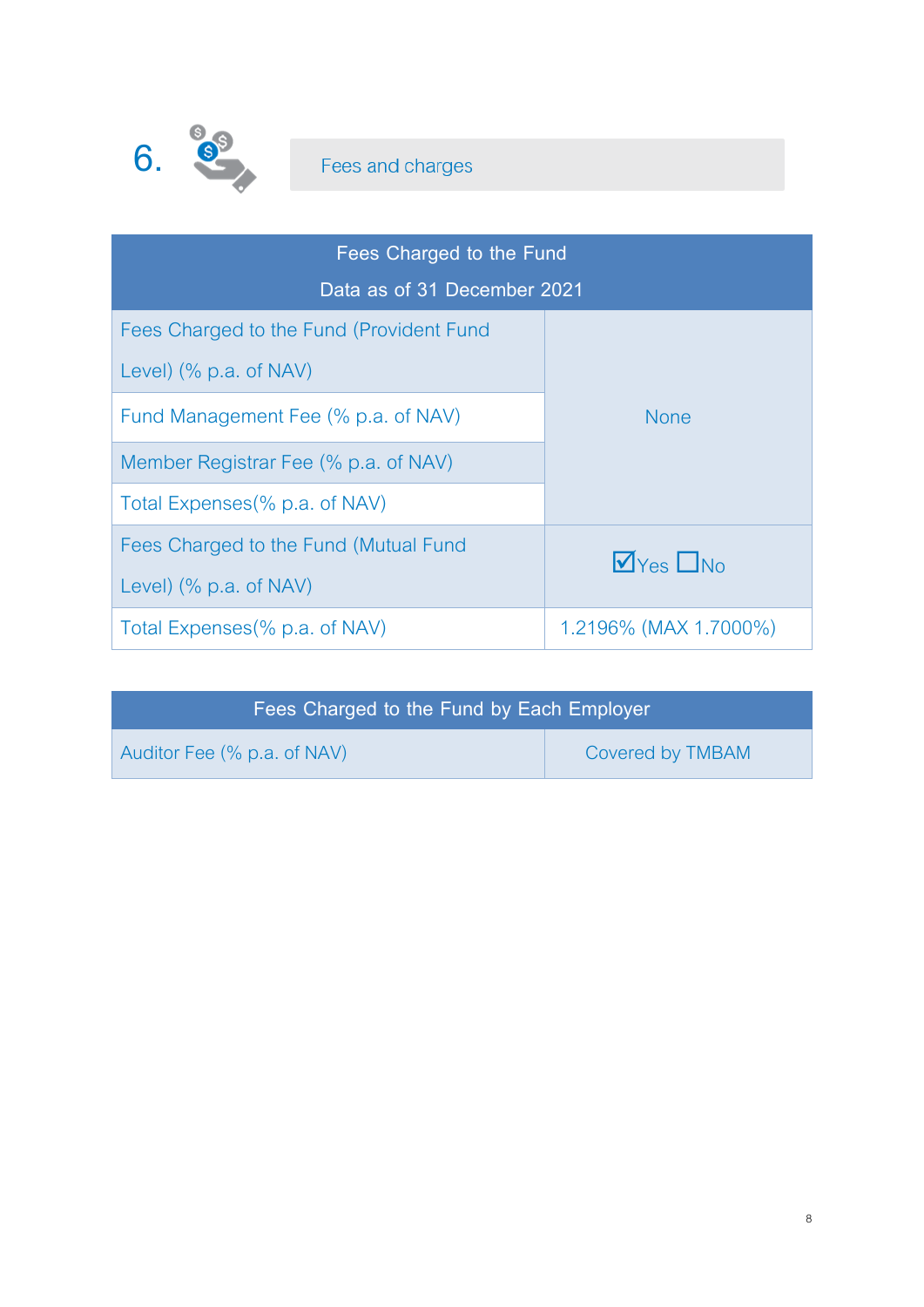| Fees Charged to Fund Members                     |                   |
|--------------------------------------------------|-------------------|
| Brokerage Fee for Purchasing Securities (% of    |                   |
| order amount) as charged to member placing       | $0.10\%$          |
| the order (collected by fund)                    |                   |
| Brokerage Fee for Selling Securities (% of order |                   |
| amount) as charged to member placing the         | $0.10\%$          |
| order (collected by fund)                        |                   |
| Fee for Statement of Provident Fund Account      | <b>None</b>       |
| Fee to Retain Balance in the Fund                | 500 Baht per year |
| Fee to Switch Investment Policy                  | <b>None</b>       |

Note : Fees shown above already include VAT, special business tax and other taxes (if any).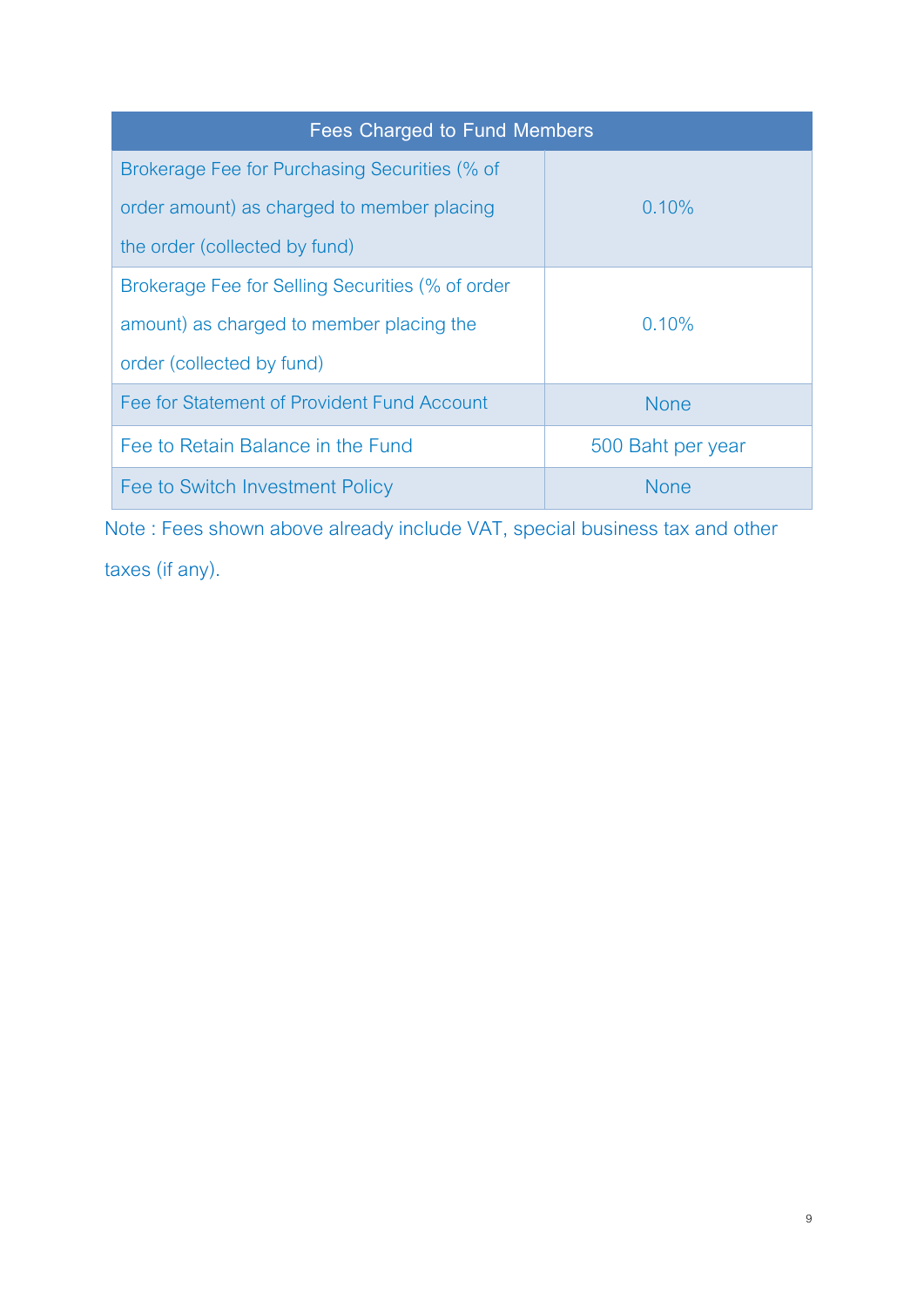

## Other information

| Contain us for advice on<br>selection/modification of<br>investment policy/plan | <b>Investment Consulting Center Tel. 1725</b><br>Mon - Fri from 8.30-17.00 hrs.<br>(except public holidays)<br><b>FundLink M</b><br>ш<br>At www.tmbameastspring.com<br>E-mail: pvd@tmbameastspring.com |
|---------------------------------------------------------------------------------|--------------------------------------------------------------------------------------------------------------------------------------------------------------------------------------------------------|
| Information on changing<br>investment policies                                  | * Features permitted depend on conditions<br>established by the Provident Fund Committee of<br>your employer                                                                                           |
| Frequency of investment<br>policy changes permitted                             | FundLink M at www.tmbameastspring.com,<br>select menu for investment plans offered by your<br>employer                                                                                                 |
| Day for investment policy<br>change                                             | Daily                                                                                                                                                                                                  |
| Submission of investment<br>policy change                                       | For documents: received by 12.00 hrs.<br>For Fundlink M: received by 13.30 hrs.                                                                                                                        |
| Information about other<br>investment policies                                  | FundLink M at www.tmbameastspring.com,<br>select menu to view all policies                                                                                                                             |
| <b>View transaction history</b>                                                 | FundLink M at www.tmbameastspring.com,<br>select menu to view transaction history (viewable<br>24 hrs. a day)                                                                                          |